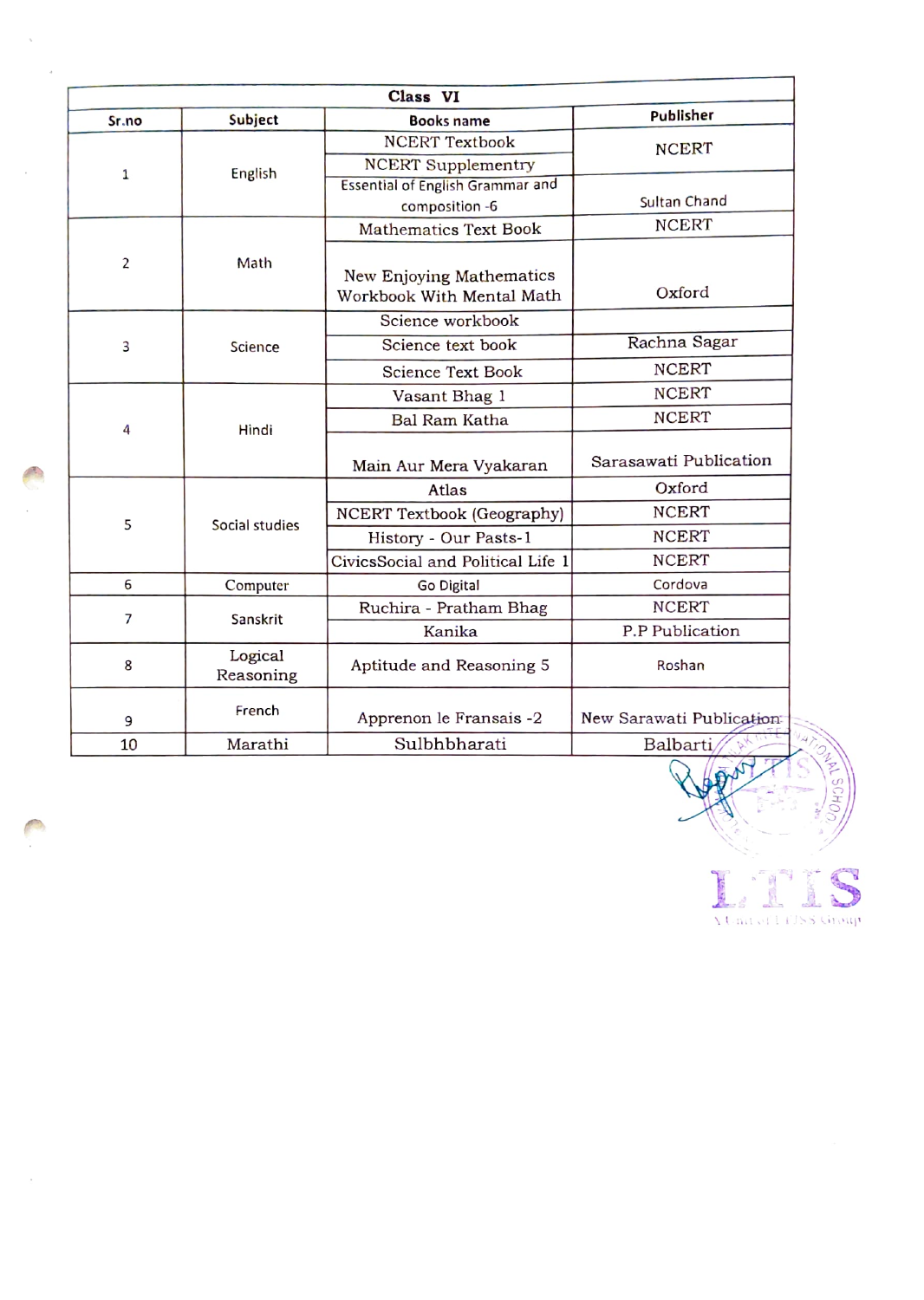|                | <b>Class VII</b> |                                         |                        |  |  |  |  |
|----------------|------------------|-----------------------------------------|------------------------|--|--|--|--|
| Srno           | <b>Subject</b>   | <b>Books name</b>                       | Publisher              |  |  |  |  |
|                | English          | <b>NCERT Textbook</b>                   | <b>NCERT</b>           |  |  |  |  |
|                |                  | <b>NCERT Supplementary</b>              |                        |  |  |  |  |
| 1              |                  | <b>Essential of English Grammar and</b> |                        |  |  |  |  |
|                |                  | composition -7                          | <b>Sultan Chand</b>    |  |  |  |  |
|                | Mathematics      | <b>Mathematics Text Book</b>            | <b>NCERT</b>           |  |  |  |  |
| $\overline{2}$ |                  | <b>New Enjoying Mathematics</b>         |                        |  |  |  |  |
|                |                  | Workbook With Mental Math               | Oxford                 |  |  |  |  |
|                | Science          | <b>Science Text Book</b>                |                        |  |  |  |  |
| 3              |                  | Science workbook                        | Rachna Sagar           |  |  |  |  |
|                | Hindi            | Vasant Bhag 2                           | <b>NCERT</b>           |  |  |  |  |
| 4              |                  | <b>Bal Mahabharat Katha</b>             | <b>NCERT</b>           |  |  |  |  |
|                |                  | Main Aur Mera Vyakaran                  | Saraswati Publication  |  |  |  |  |
| 5              |                  | Atlas                                   |                        |  |  |  |  |
| 6              | Geography        | <b>NCERT Textbook</b>                   | <b>NCERT</b>           |  |  |  |  |
| 7              | History          | <b>NCERT Textbook</b>                   | <b>NCERT</b>           |  |  |  |  |
| 8              | Civics           | <b>NCERT Textbook</b>                   | <b>NCERT</b>           |  |  |  |  |
|                | Marathi          | Sulbhbharati                            | Balbarti               |  |  |  |  |
| 9              |                  | Vyakran                                 | Chetna Publication     |  |  |  |  |
| 10             | Computer         | Go Digital                              | Cordova                |  |  |  |  |
| 11             | Logical          | Aptitude and Reasoning 4                | Roshan                 |  |  |  |  |
|                | Reasoning        |                                         |                        |  |  |  |  |
|                | Sanskrit         | Ruchira bhag-2                          | <b>NCERT</b>           |  |  |  |  |
| 12             |                  | Kanika                                  | <b>P.P Publication</b> |  |  |  |  |

J,